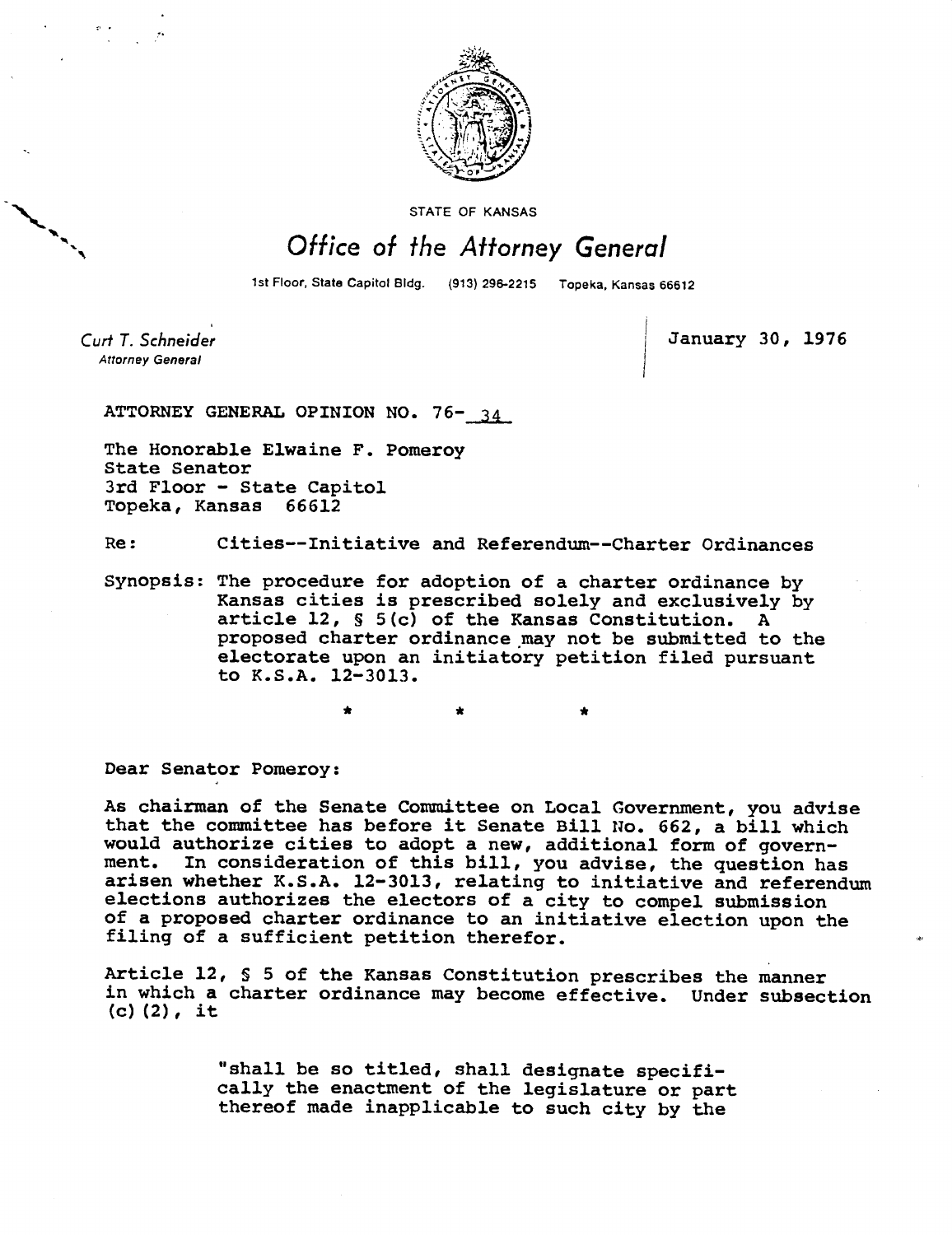$\mathcal{H}^{\mathcal{F}}(\mathbf{A})=\mathcal{F}(\mathbf{A})$ 

**adoption of such ordinance and contain the substitute and additional provisions, if any, and shall require a two-thirds vote of the members-elect of the governing body of such city." [Emphasis supplied.]** 

**Upon adoption, it must be published once each week for two consecutive weeks.** 

**A charter ordinance may be submitted to the electorate in one of two ways. First, if a sufficient petition is filed within sixty days of its final publication demanding that it be submitted to a vote of the people, it shall not take effect until submitted to a referendum and approved by a majority of the electors voting thereon. If such a petition is filed, the governing body must pass an ordinance calling the election and fixing the date thereof.** 

**A charter ordinance may be submitted to the voters by the governing body without the filing of a petition demanding a referendum vote thereon. Subsection (c)(3) provides in pertinent part thus:** 

> **"The governing body may submit any charter ordinance to a referendum without petition by the same publication of the charter ordinance and the same publication of the ordinance calling the election as for ordinances upon petition and such charter ordinance shall then become effective when approved by a majority of the electors voting thereon."**

**Thus, at the time of publication of the charter ordinance, the governing body may publish an ordinary ordinance calling an election on the charter ordinance. However, inasmuch as the charter ordinance itself is not published until it has been adopted by a twothirds vote of the members-elect of the governing body, the governing body may not publish an ordinary ordinance calling an election upon a proposed charter ordinance, but only upon a charter ordinance which has been officially adopted by the required number of memberselect of the governing body.** 

**K.S.A. 12-3013 provides in pertinent part thus:** 

**"A proposed ordinance, except an administrative ordinance or an ordinance relating to a public improvement to be paid wholly or in**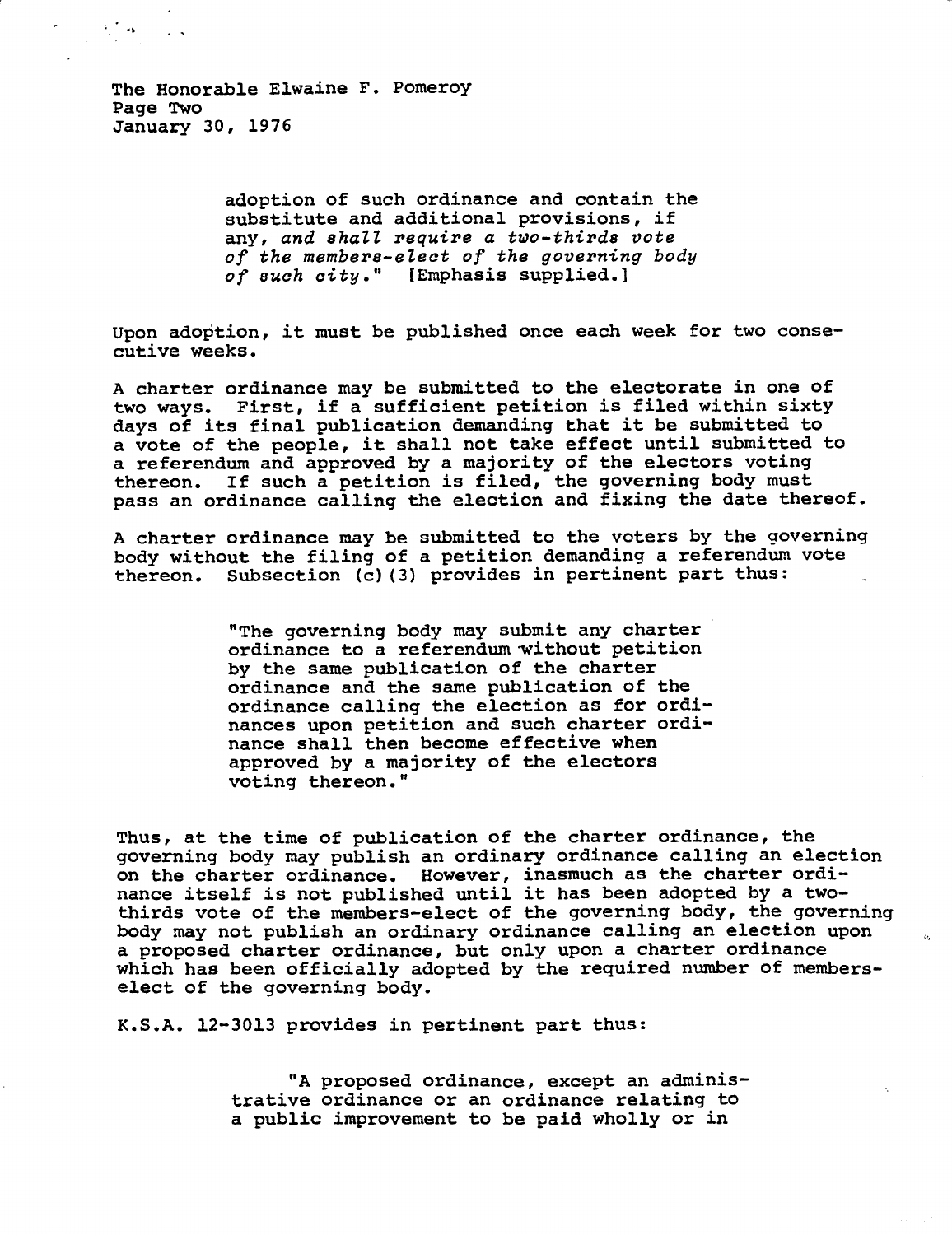The Honorable Elwaine F. Pomeroy Page Three January 30, 1976

> **part by the levy of special assessments or an ordinance or other proposition which is or may be subject to referendum or election under another statute, may be submitted to the governing body of any city accompanied by a petition . . . containing a request that the governing body pass the ordinance or submit the same to a vote of the electors . . . ." (Emphasis supplied.)**

**Under this provision, only two kinds of ordinances are eligible for submission to the electorate upon the filing of a sufficient. petition, first, a "proposed ordinance," and secondly, an "ordinance or other proposition which is or may be subject to referendum or election under another statute."** 

**Article 12, S 5(c) provides the sole and exclusive manner by which a charter ordinance may be adopted and may become effective. The method of adoption is constitutionally fixed and may not be altered by legislative action. Under subsection (c)(2), it must first be approved by a two-thirds vote of the members-elect of the city governing body. As a mere technical matter, once it is thus adopted, such a charter ordinance is not a "proposed ordinance" which may be submitted under K.S.A. 12-3013, but an officially adopted ordinance. Similarly, a charter ordinance, whether merely proposed, adopted but not yet effective, or adopted and fully effective, is not an ordinance or other proposition which "is or may be subject to referendum or election under another statute" than K.S.A. 12-3013, for charter ordinances are subject to referendum or election only under the cited constitutional provision.** 

**It is not necessary, however, to rely upon these technical distinctions of charter ordinances from those propositions which are permitted by K.S.A. 12-3013 to be submitted to initiative or referendum elections, sound though those distinctions are, because, as stated above, the manner of adoption of charter ordinances is constitutionally fixed. The legislature may not amend article 12, S 5(c) by subsequent statutory enactments, obviously, and that constitutional provision contains no reference to K.S.A. 12-3013 or to any other statute antedating the 1961 adoption of the home rule amendment, by which those prior statutory enactments are incorporated therein by reference or otherwise.**